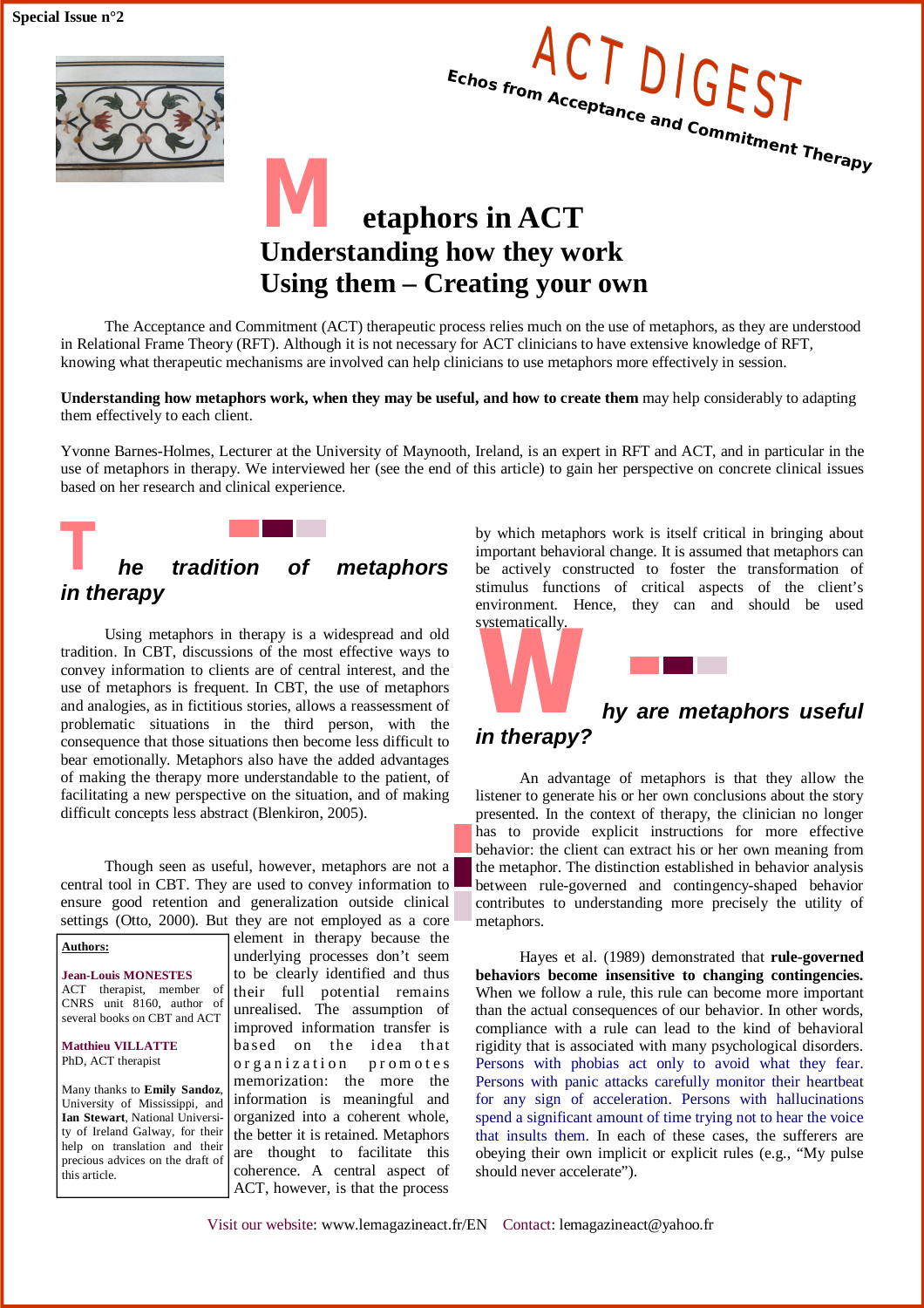Special Issue n°2<br>Echos from Acceptance **CCT Echos from Acceptance and Commitment Therapy**

There are several types of rule following that include tracks and plys (see ACT Digest Special Issue n°1; Zettle & Hayes, 1982). Following a rule often involves a loss of psychological flexibility, although reliance on rules to adapt one's behavior has important benefits. For example, rules allow for persistence in the absence of immediate reinforcement (e.g., "Eat five fruits or vegetables each day"), gaining from others' experiences without firsthand involvement (e.g., "You shouldn't play the stock market because you could lose a lot of money"), and maintenance of long-term social norms that have undoubtedly contributed to the survival and development of our species (e.g., "Thou shalt not kill").

In behavior analytic terms, the above examples are "**plys,**" or **rules the following of which is mediated by social contingencies**. In other words, plys are rules we comply with because of the social consequences of compliance or noncompliance. Sometimes we create rules of this kind for ourselves, such that behavior that conforms to the rule is reinforced (e.g., "I mustn't immediately trust someone I don't know"). These plys correspond roughly to what CBT calls "dysfunctional beliefs." Generally, pliance, or the class of **behavior under the control of a ply, is less flexible**: It is important to engage in the behavior simply because it conforms with the rule, whether or not the rule helps us to better interact with the environment. As environmental contingencies are not contacted, it is possible that no experiences will ever come to contradict the rule. In addition, pliance continues even if the environment changes, regardless of its effectiveness in the new context.

Another type of rule of particular interest to understanding metaphors is called a "track." **A track is a rule, the following of which is reinforced by natural consequences in the environment**. In other words, a **track defines a non-arbitrary relation**. For example, following the rule, "To compare two documents in Word, go to the 'Tools' menu and choose 'Compare documents'" can lead to effective comparison of the documents, regardless of how the person who provided the rule responds. If I follow a track it is because there is a correspondence between the track and the environment, which may be absent in the case of a ply.

Because plys are so effective in maintaining behaviors with hypothetical or cumulative consequences, and in teaching new behaviors without the need for direct experience, pliance seems to be more common in humans than tracking. With regard to psychopathology, **predominance of plys can be problematic** in several ways (Torneke, Luciano, & Valdivia Salas, 2008). First, behaving primarily in accordance with the consequences maintained by others, or according to their perceived expectations, makes pleasure and happiness more arbitrary. Others decide what is interesting or enjoyable, rather than it being a property of the activity itself. This may explain why some people invest so much time in therapy seeking to comply with their therapist's expectations or wishes. Furthermore, behaving primarily according to one's own plys ("My work must be beyond

reproach so that my bosses appreciate me") leads to **behavioral rigidity** that is difficult to modify. Compliance with the rule matters more than any consequences that follow, and any breach of the rule will generate uncertainty and guilt ("I can't do a perfect job anymore, they're going to hate me, I'm worthless").

To grasp the meaning of a metaphor, it is necessary to be attentive to what it contains. Indeed, metaphors don't directly provide literal significance. Providing a metaphor to a client gives him or her the opportunity to **develop the capacity for tracking**, that is, adjusting behavior in accordance with natural consequences. Providing a metaphor in therapy encourages clients to seek clues that apply to their current experience. Clients extract from the metaphor potential new perspectives that lead them to see the consequences of their actions. By providing a new way of looking at the world, we help them **to focus more closely on environmental contingencies,** thus making adjustment to subsequent changes in the environment more likely. The use of metaphor **increases the proportion of client behavior that is under the control of tracks**. Thus, the **functional value of behavior** is directly targeted, just as it is when we ask a client directly to notice it (e.g., "What is the aim of this behavior? What does it mean to you? Does it work?"). Finally, encouraging clients to extract tracks from metaphors helps them to focus on the **here and now**, and to observe what is happening in the natural environment, rather than relying on thoughts about what is happening. For all these reasons, the use of metaphor is an effective way to create psychological flexibility.

## *Relational Frame Theory's analysis of metaphor*

According to RFT, metaphors constitute one way to establish **non-arbitrary relations among stimuli**, and even more, to establish **non-arbitrary relations among** *relations*. The theory helps us to understand precisely what metaphors are, how they work, and how to create new ones tailored to each client.

#### **Relating stimuli**

Relational Frame Theory is a modern contextual behavioral account of language that approaches this phenomenon as learned generalized relational responding (e.g., Hayes, Barnes-Holmes & Roche, 2001). These authors describe how **language allows us to relate events in infinite ways and directions, independently of the physical**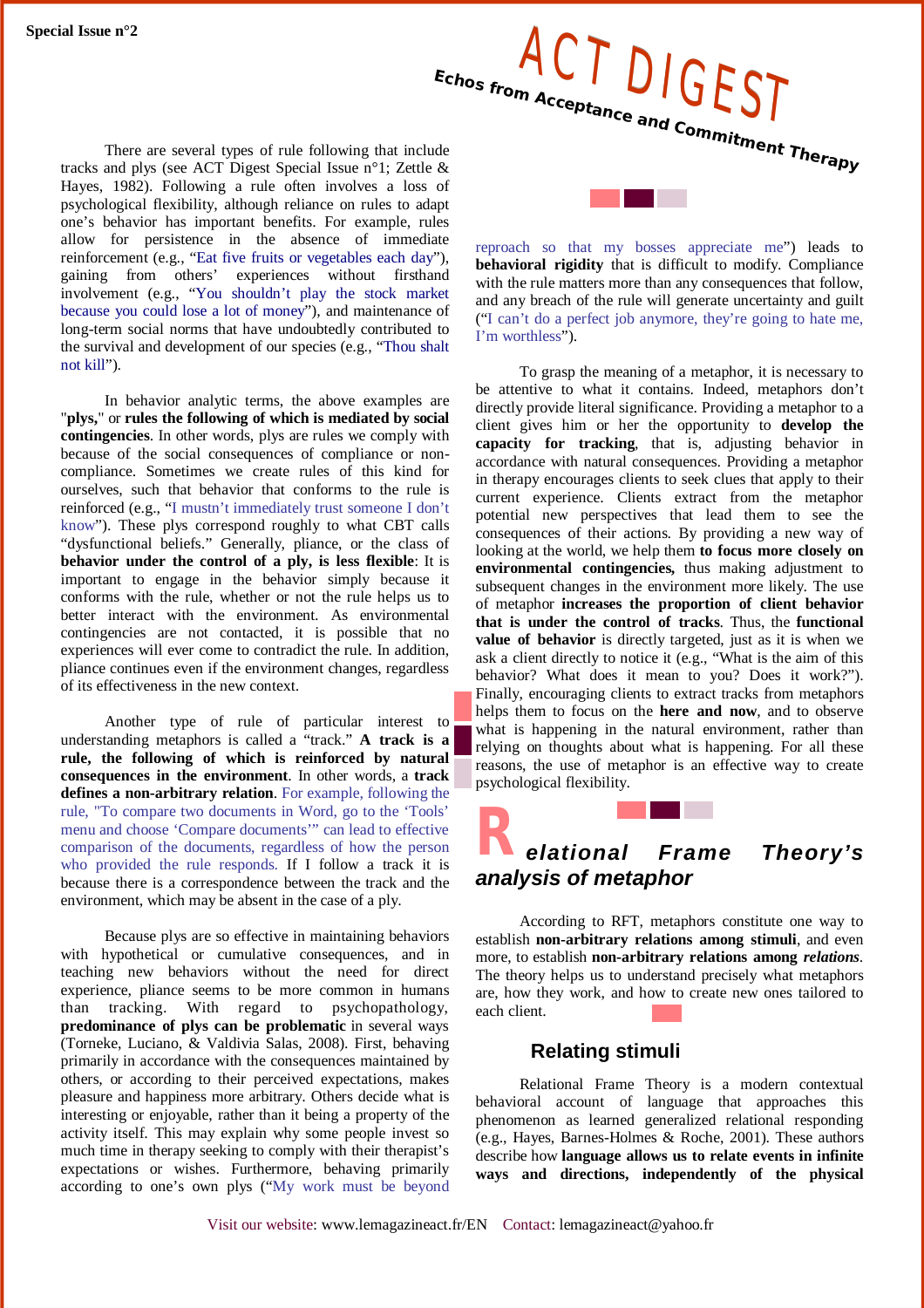

**features of the events**. For example, a child might choose a second banana rather than an apple when shown a banana and asked to choose something that is the 'same'. This is nonarbitrary relating because one banana is physically similar to the other. However, imagine now that the child is shown a banknote and then asked to choose which of two piles of coins (only one of which equals the quantity of money represented by the banknote) is the same. If the child now chooses the correct pile, then this is evidence that he can show generalized or arbitrarily applicable relational responding because this time there is no physical relation of sameness involved - his choice is instead in accordance with an arbitrary or conventional relation of sameness.

#### **Relating relations**

As explained by Stewart, Barnes-Holmes, Hayes, and Lipkens (2001), although relations between stimuli can be very complex (especially when it comes to arbitrary relations), the **majority of human cognition cannot be reduced to relating stimuli**. Reasoning, problem solving, and remembering all involve comparisons, analogies between sets of stimuli themselves linked by relational networks. In such complex cognitive activities, the abstract concepts involved do not have physical equivalents to allow for understanding and manipulation. For example, to understand the concept of honesty, it is not possible to refer to its composition, size, or appearance, as it is with a table or a car. **Abstract concepts are in fact extracted from multiple examples of the same relation.** For example, one can explain what honesty is by describing someone: telling a shopkeeper that he gave him too much change, or bringing a lost wallet to the police station. etc. **Understanding this concept results from the identification of the relation of equivalence between these**  relations. Note that another type of relationship may also contribute to understanding the concept of honesty. For example, we can say that damaging a car while parking and not leaving a phone number is not honest. This time, we have a relation of opposition, but it still helps to grasp the concept of honesty.

#### **The metaphor: a relation of coordination between two non-arbitrary relations**

Among the various cases in which two sets of relations enter into a relationship, metaphors specifically involve **relating two relational networks based on non-arbitrary characteristics through a relation of coordination** (Stewart et al., 2001).

Here is an example. Imagine that a teacher wants to teach his students the need to work in a group to prepare an year-of-end show. To do this, he takes his class to the forest to observe a nest of ants. The children watch each ant carrying a tiny twig, and observe the result of this cooperation, which seems disproportionate compared to the small contribution of a single individual.

In this example, children and ants are not in a frame of coordination. In other words, they are not equivalent (although they could be in another context, such as identifying them both as living organisms). Even if the teacher says to his students, "Behave like ants," he would not ask them to stand on all fours to carry twigs. And even if they were to do so, they would not become ants. **What is equivalent between students and ants in this context is the relationship each shares with another event.** If ants work together, they can build an anthill. If students work together, they can organize a show. Both relationships, which are arbitrary in the sense that they are language, however describe a non arbitrary **conditional** relation (if we work together, we can create great things, which is not defined by a social convention). Thus, according to RFT, **building a metaphor means establishing a relation of coordination between two relational networks describing non-arbitrary features of the environment** (see diagram).



When using a metaphor, the goal is to **transfer the relationship exemplified in the vehicle (the metaphor and the relational network it contains) to the target (the client's relational network)**. The therapist aims to bring the client to see equivalence between these two networks. If the relation of equivalence is perceived, the functions of the stimuli in the target can be **transformed**, and the client's behavior **changed** (Barnes-Holmes, 2006). For example, in one of the best known metaphors of ACT, the quicksand metaphor, the goal is to change the behavior of clients who are struggling against their anxiety (as the only consequence of this behavior is to increase anxiety, the wisest thing to do is not to struggle). A parallel is drawn with the attempt to escape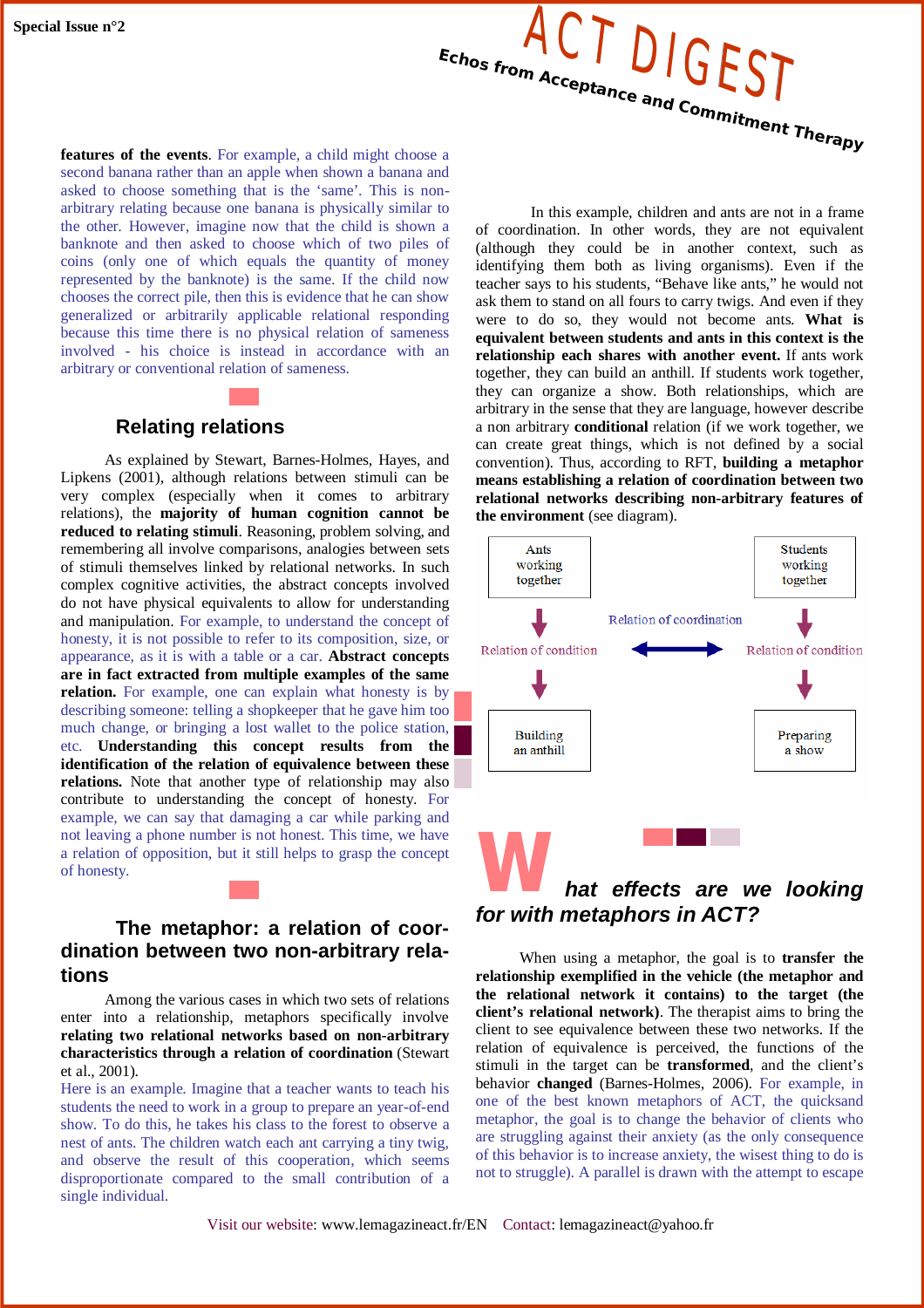

from quicksand by struggling, which accelerates the sinking (Hayes et al., 1999). **Here, the function of struggling in quicksand (generating counterproductive effects) is transferred to the struggle against anxiety via a relational frame of coordination**. A client who grasps this equivalence can understand that trying to reduce his anxiety makes him more anxious and he may then observe the real consequences of his attempts to control his anxiety.

The relation of coordination shared by the target and the vehicle is set by a **contextual cue** (in RFT terms, a "Crel", that is, a context that defines the relationship between two events). The cue can be arbitrary, for example, when one uses "like" or "as" (e.g., "Life is *like* a box of chocolates" would say Forest Gump). The cue can also be **non-arbitrary**. For example, **the similarity between the emotional experience of drowning in quicksand is the same as that caused when one is overwhelmed by anxiety** is a contextual cue that establishes a frame of coordination between struggling against quicksand and struggling against anxiety (Barnes-Holmes et al., 2006). Whether arbitrary or non-arbitrary cues are used to present a metaphor in clinical settings is not trivial. **Often, using arbitrary cues can encourage verbalization on the part of the client and increases his relational network, rather than transforming the stimulus functions** (see our interview with Yvonne Barnes-Holmes).



How can one use the theoretical principles of RFT to create one's own metaphors, adapted to each client? Three steps are needed: precisely determining the verbal material the client has at his disposal, how best to use it, and what purpose the metaphor should serve.

### **What do we have?: Identifying the client's relational network**

Since the transformation of function of the target stimuli comes from the relation of coordination between the target and the vehicle, **we need the metaphor to match as closely as possible with the situation faced by the client**. This requires that the therapist identify as precisely as possible the very nature of the client's network. For example, what is the relationship between alcohol consumption, anxiety and health? For some clients, alcohol reduces anxiety (shortterm interest), but damages health (long-term disadvantage). By considering this relational network, one can find a situation that includes the same relations. For example, giving authorization to fish endangered species is beneficial in the short-term because these fish sell for a high price (thus reducing poverty among fishermen), but disturbs the

ecological balance in the long-term and reduces resources (thus presenting problems for fishermen). The relationships included in the target and the vehicle are very close. However, if the non-arbitrary characteristics of alcohol consumption are misidentified (e.g., if the client drinks to actually increase pleasure during parties), the fishing metaphor will less likely transform the function of alcohol drinking.

## **For what purpose?: Determining which transformation of function is useful**

**The purpose of a metaphor is not simply to illustrate**. Rather than a simple pedagogical demonstration, **a metaphor aims to modify behavior**. The therapist must not forget this goal, nor the direction in which this change will take place. Let's take the example of a client who feels unable to go back to work as long as his depressive thoughts remain. In such a case, ACT tries to show to the client that **having depressive thoughts is not abnormal** and that if one considers them with some distance, and for what they really are (i.e., psychological events and not "road signs"), **it is possible to engage in valued actions**. From this perspective, the therapist is seeking a **modification of the function (rather than the content) of negative thoughts**, which are for the moment merely indicators that any action is impossible.

### **How to use a client's verbal material?: Finding a vehicle that best fits the target**

As previously explained, if the vehicle and the target don't match, the relation of coordination can not be established. Rather, the vehicle needs to correspond to a situation with which the client is familiar, so that the functions of the events of the network are clear to him and in addition, events prime the metaphorical relation repeated more frequently in everyday life (e.g., we created a metaphor with a yacht for one of our clients who was fond of sailing).

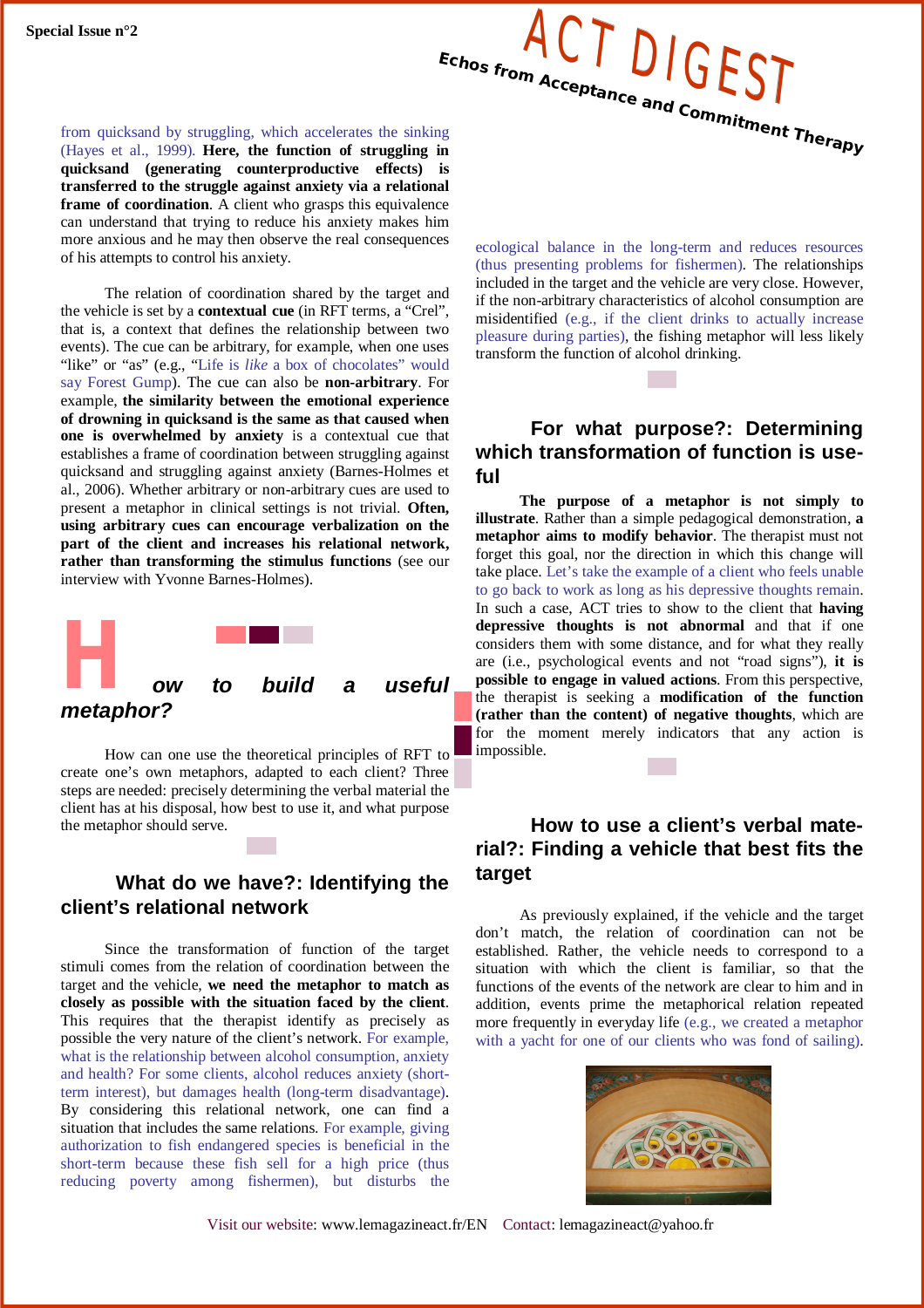

The vehicle may employ a situation that was directly experienced, but it can also employ a situation well understood by the social community to which the client belongs. With respect to the latter situation, even though the client has not experienced the vehicle directly, the relationships among the events of this situation can be understood. Thus, a metaphor referring to a totally impossible situation practically speaking can be very effective. For example, the "feeding the tiger" metaphor (Hayes et al., 1999) aims to show the client that avoidance of small psychological events can be temporarily effective, but will increase their frequency and magnitude across time. Avoidance is futile and counterproductive. Imagine that you find a baby tiger in front of your door (which is indeed not usual). At first you adopt it, feed and care for it, and it is nice to you. But the more you feed it, the more it grows. It becomes stronger, greedy, out of control and very demanding. You feed it more and more to try to calm it down, but eventually you can't even go inside your home... All of this abstraction is easily predicted although practically all of us have never fed a real tiger and probably never will.

Many existing metaphors meet the above criteria, and so they can be reused. Some metaphors may be universal or "standard" in the ACT community. However, it is recommended to attempt to consider in advance in the case of each client what his or her behavioral and verbal repertoire is and then apply the best metaphor(s) to suit the profile, rather than to automatically apply a particular metaphor, even if it is well known or standard.

In general, therefore, the **therapist has to check that the vehicle contains the same kind of relationships included in the target**. Let's look at one of our previous examples to see how to build an efficient vehicle. One of our clients was convinced that he could not go back to work while he had depressive thoughts. Accordingly, he was staying at home all day long ruminating on the painful events of his life. He hoped that one day he would wake up and that everything would have disappeared. This relational network can be analyzed in the following way: if negative thoughts are present, then it is impossible to work (conditional relation). Our goal was to change the function of negative thoughts. We, therefore, sought a situation in which the cessation of an activity in the presence of an aversive event was clearly ineffective, as tempting as it might be. We created the "ground fog" metaphor. Imagine you are on your way to your job in the morning. Suddenly, you enter a layer of fog. It starts to be very difficult to see the road and to drive safely. You could decide to stop and wait for the fog to dissipate. But how long would it take? A day? Maybe more? If you decide to stop, not only are you going to stay in the fog, but you're going to abandon the pursuit of your valued goals (in this case, going to work). Admittedly, driving in the fog will be quite difficult, and you will have to slow down. But you will reach your destination. Maybe you'll get out of this layer of fog (to make that possible, you need to go ahead). Or maybe the fog will still be present when you arrive at work, but you won't care. What matters ultimately is that you make it to work, not that you get rid of the fog. In fact, most people in

this situation don't stop. With such a metaphor, it is hoped that the function of negative thoughts change: they are still unpleasant, but they no longer represent an impassable obstacle on our way to values.



Using metaphors in ACT is often very effective. Among other things, they are useful to teach new responses in difficult emotional contexts. Through figurative language, they allow new patterns, yet unexplored, to emerge. They are useful for **transferring functions among stimuli, regardless of arbitrary relations**. They are therefore the best way to use psychotherapy's main tool, language, while avoiding the traps it contains.

But like any effective tool, metaphors should be used sparingly. The **use of metaphors should be functionally oriented**, and serve the client's purpose. Of particular risk is metaphor being used to decrease the therapist's discomfort when therapy is not producing good results. Although we focus here on the understanding and creation of effective metaphors, they cannot, under any circumstances, be considered an end unto themselves.

ACT is not only about metaphors, but relies on the choice of **functionally effective tools**. Metaphors are a good candidate, but a metaphor without any functional value is like fake plastic fruits: perfect aesthetics (or kind of…), but a nutritional value close to zero!

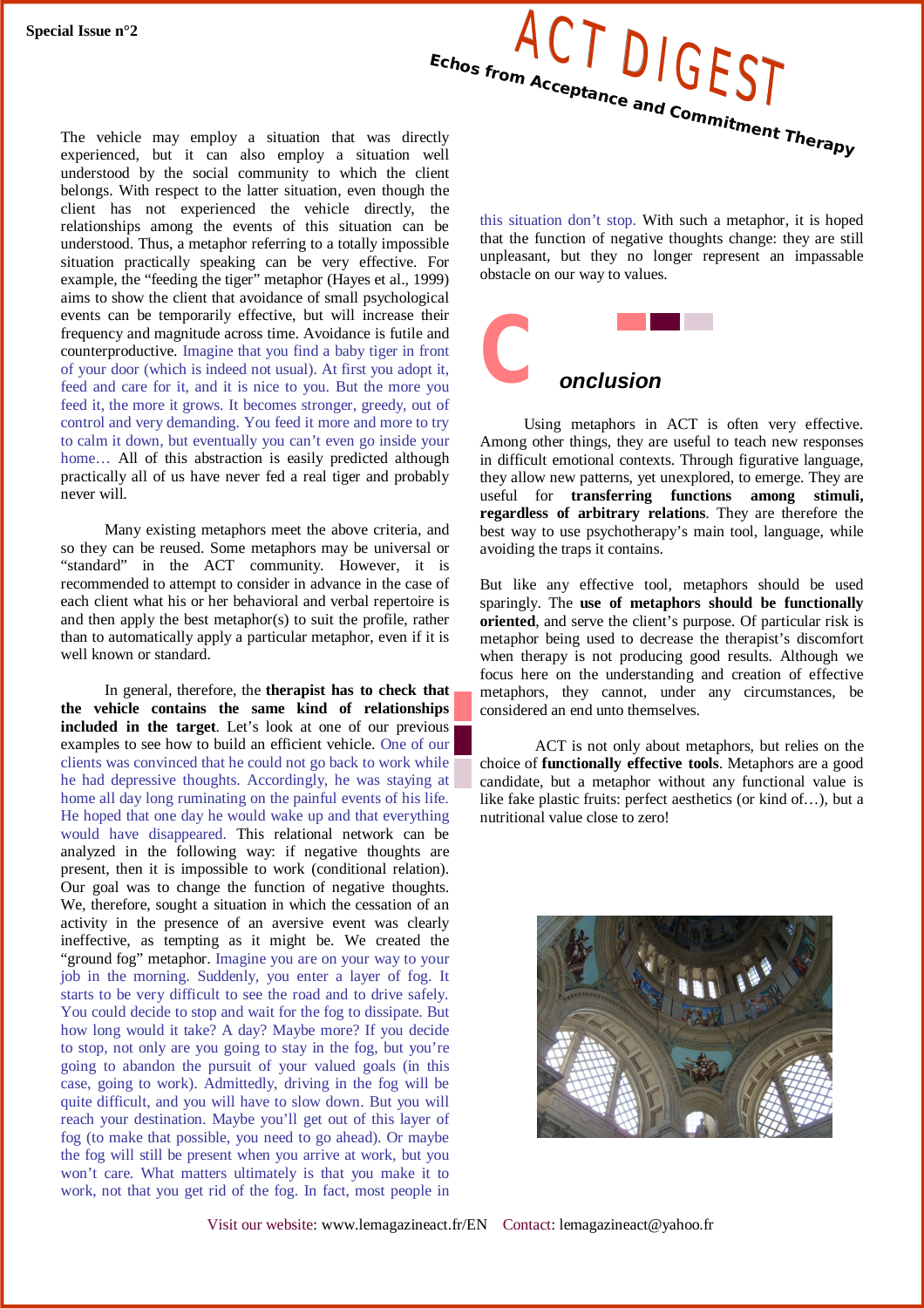#### **References**

**Echos from Acceptance and Commitment Therapy** Barnes-Holmes, Y. (2006). Using RFT to Create Powerful Therapeutic Metaphors. 2<sup>nd</sup> World Conference, London, July 2006.

Blenkiron, P. (2005). Stories and Analogies in Cognitive Behaviour Therapy: A Clinical Review. *Behavioural and Cognitive Psychotherapy, 33*, 45–59.

Hayes, S. C., Barnes-Holmes, D., & Roche, B. (Eds.). (2001). *Relational Frame Theory: A Post-Skinnerian account of human language and cognition*. New York: Plenum Press.

Hayes, SC., Zettle, R., & Rosenfarb, I. (1989). Rule-following. In SC Hayes (Ed.) *Rule-Governed Behavior: Cognition, contingencies, and instructional control* (pp. 191-220). New York: Plenum Press.

Hayes, SC., Strosahl, K., & Wilson, K. (1999). *Acceptance and Commitment Therapy: An experiential approach to behavior change*. The Guilford Press, New York (1999).

McCurry, S., & Hayes, S. C. (1992). Clinical and experimental perspectives on metaphorical talk. *Clinical Psychology Review, 12*, 763-785.

Otto, M. (2000). Stories and metaphors in cognitive-behavior therapy. *Cognitive and Behavioral Practice, 7*, 166-172.

Stewart, I., Barnes-Holmes, D., Hayes, S. C., & Lipkens, R. (2001). Relations among relations: Analogies, metaphors and stories. In S. C. Hayes, D. Barnes-Holmes, & B. Roche (Eds.), *Relational frame theory: A post-Skinnerian account of language and* cognition (pp. 73–86). New York: Plenum.

Torneke, N., Luciano,C., & Valdivia Salas, S. (2008). Rule-Governed Behavior and Psychological Problems. *International Journal of Psychology and Psychological Therapy, 8(2*), 141-156.

Zettle, R. D., & Hayes, S. C. (1982). Rule governed behavior: A potential theoretical framework for cognitive behavior therapy. In P. C. Kendall (Ed.), *Advances in cognitive behavioral research and therapy* (pp. 73-118). New York: Academic.



**Yvonne Barnes-Holmes is a Lecturer at the National University of Ireland, Maynooth.**



**Among other research interests, she studies the applications of Relational** 

**Frame Theory in clinical practice and in applied behavior analysis with autism.**

**She has been using ACT for more than 10 years, focusing particularly on PTSD and depression.**



**ACT Digest: One of the goals of ACT is to undermine the control of plys over patient behavior. Could you tell us how the use of metaphors can be part of that process?**

**Yvonne Barnes-Holmes:** This is one of those occasions where we have abstracted an idea from basic behavioral research and applied it to therapy without empirical evidence to support it, but the little that we do know about rulefollowing as verbal behavior generally suggests that this is a good idea. Pliance is implicit in all forms of therapy and of course a certain amount of pliance is required (e.g., to get clients to do homework). But some psychological conditions (e.g., depression) are characterized by rather extreme levels of pliance (usually excessive), which functions as a generic rule along the lines of 'I must do everything I can to keep the therapist happy and then I'll get better'. Of course, this wouldn't work because there should really be no causal and complete relationship between the therapist being happy and the client getting better. And of course this is indicative of the type of over-arching 'keep everyone happy' strategy that is indeed common in depression. For ACT, we want them to learn to manage their lives by making experiential contact with their situation and assessing the overlap between this and what they value, and rules such as the one above just don't seem to help them do that. Also if you give clients rules, you are likely to reinforce rule-following and if rule-following is the problem, then the problem will only get worse. As with all verbally sophisticated human beings anyway, we often construct rules mistakenly and because they are mistaken as solutions, they don't work for very long in the first place and then we just come up with another rule, and so on. In order to do values and acceptance, tracking is a much better strategy and likely to be more informative and we are less likely to get sucked into details of tracking in the way that we would with pliance. It's a bit like tracking is more realistic and even more honest and reliable than pliance, almost less verbally fraught. All you have to do is to keep your eye on your experience as it is, not as what you say it is, and let that be your guide.

Because metaphors are metaphors, they alter verbal functions in novel ways and so when a problem is a verbal one, metaphors offer a perspective on it than is not really available in any other verbal format. If you instruct a client directly you will perhaps just add to the existing relational network that contains the problem. But if you put a new slant on it with a metaphor, you can start to change verbal functions that already exist. It is hard to get pliance with metaphors because they are not instructions, it's like they inform but don't instruct. They encourage you to see something differently and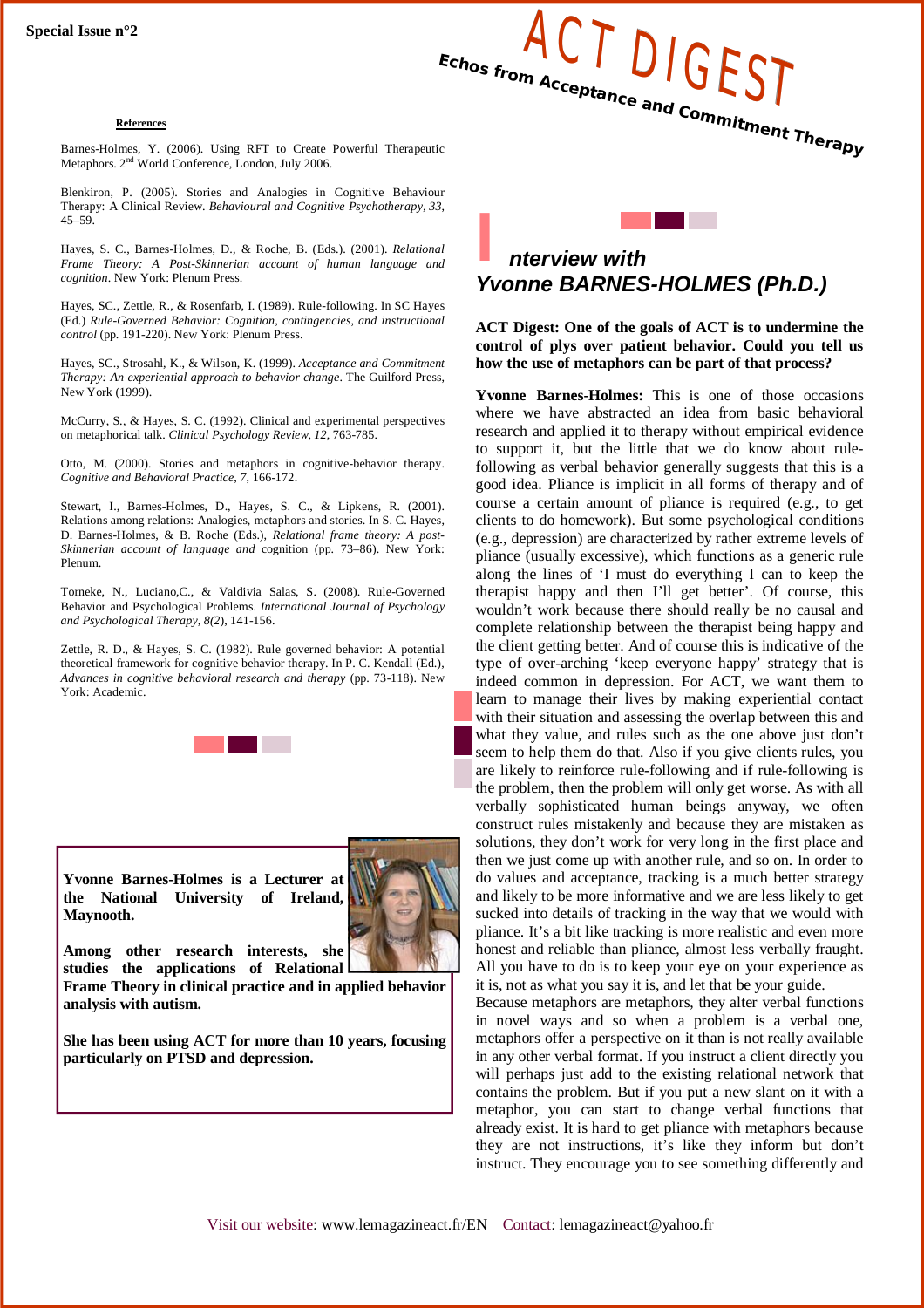

there is often room for you to see two or three new things in a metaphor (which would otherwise take a lot of instructing). So in a way, metaphors are naturally more attuned to tracking than pliance. In fact, metaphor is a way around pliance, because there is no accurate way to interpret a metaphor and it does not require you to give a pliant response. Interestingly, I have found that clients rarely think of their problems in metaphor, but instead just keep giving themselves new rules when old ones fail. This suggests that pliance is a problem. But clients often think that they just keep coming up with the *wrong* rule, not that coming up with rules per se is a problem. So in a sense, there is nearly always an issue with pliance at the beginning of therapy. So we begin to use a metaphorical style with clients from the beginning.



**AD: In a clinical setting, how should a metaphor be presented to a client? Should the frame of coordination that relates the vehicle and the target be established under the control of an arbitrary or a non-arbitrary Crel? In other words, should the therapist explain explicitly this relation (e.g., by saying that struggling with anxiety** *is like* **struggling in quicksand) or is it better to tell the metaphor and let the client feel the similar nature of the two relational networks? What outcome can be expected from these two different methods?**

**YBH**: Of course, these are empirical issues and ultimately that is the best way we will learn how to procede with these issues in therapy. But for what it is worth in advance, I would suggest the following. Sometimes you can explain a metaphor but I generally don't. If a client hasn't got the point (usually metaphors have several), then add a layer to the metaphor or use another one. Even try to get the client to give you another metaphor along similar lines. That way you will be able to assess the coordination relation that you are trying to get to with the metaphor. If you explain the metaphor you will not only kill the effect, but you will just add to the existing verbal network that is the problem in the first place. This is a poorer outcome and might even be problematic, so metaphors are best left to work for themselves. Almost by definition metaphors contain at least one non-arbitrary element that is highlighted and verbally sophisticated humans are excellent at abstracting this. We have good empirical data to suggest that when adults can't derive arbitrary relations, they look immediately to non-arbitrary relations and derive them instead. So even if parts of your metaphor don't work as you hoped, clients will often get something out of it. They are not stupid, often it is the contrary. Clients are very verbally sophisticated individuals, so more contact with the nonarbitrary world is better for them. Imagine, for example, that a client has a problematic relationship with her husband. And what you have learned so far is that the problem in large part is that the client has low tolerance of her husband's efforts to be jovial around her (as in the earlier part of their relationship). So, you say "It seems a bit like cat and mouse in your house, where you're the cat". What the client can get is that no matter what the mouse does the cat is always waiting; they bicker but at times it is funny like in the Tom and Gerry cartoons; at times she can be vicious; the mouse is harmless really; she can be in charge too and so on. There are so many

messages and you can work them to aid your cause. But if you began explaining to the client that she is the cat, she might feel defensive like you are categorizing her as vicious and thus she will focus on that element over the others. And then you really are in trouble!

**AD: In their review of the literature on metaphors, McCurry and Hayes (1992) explained that a good therapeutic metaphor should have "multiple interpretations if the client's problems are diffuse, but fewer meanings if the client's problem is more constrained". Could you explain us this rule from an RFT view? How can a therapist vary the number of interpretations of a metaphor?** 

YBH: Again, this is an empirical issue. This is a difficult one because it is hard to predict whether a client's problems in simple terms reflect constrained relational networks or excessively large ones. My inclination is that they are often constrained in some respects, which is why they can only see one or two solutions as a way out. In simple terms, we might say that they don't see the bigger picture, like worrying over things that aren't relatively important in the fullness of their lives (like having clean hands or a tidy garden). The metaphor should fit the problem, that is the key. So, if the problematic network is constrained, then the metaphor should open it out. But if the problem is that the network is too broad and everything is in there (like the self, for example) then the aim of the metaphor is to reduce it and highlight one or two features that will shift the perspective or even just give the client something to focus on initially. Alternatively, you could think of it the other way and suggest that if a client's problematic network is broad, then the metaphor should be broad to give them a view on the breadth of the problem and if it is constrained, then the metaphor should be specific so as to hit the target. That's why this is a complicated issue. Always try to think through the metaphors clearly before using them. The question is what is the problem and what do you want them too see about that problem (not do, just see) that they can't see already. Put simply, how come the therapist doesn't have that as a problem, so what do you see that they don't, and how can you make a metaphor out of that. So, if each problem has about three key elements, what type of metaphor has all three and has them linked together in a coherent story. So for RFT, the metaphor should match the network in breadth and add something new into it, likely by changing some of the existing functions. In training, we often draw the metaphor on the board (that too is a metaphor) and try to come up with every possible derivation and how much weight each gets in that metaphor (depending on the likelihood of salience for the client). And when we are struggling with a client, we derive the problem and work out all the possible metaphorical hits we need to address it and